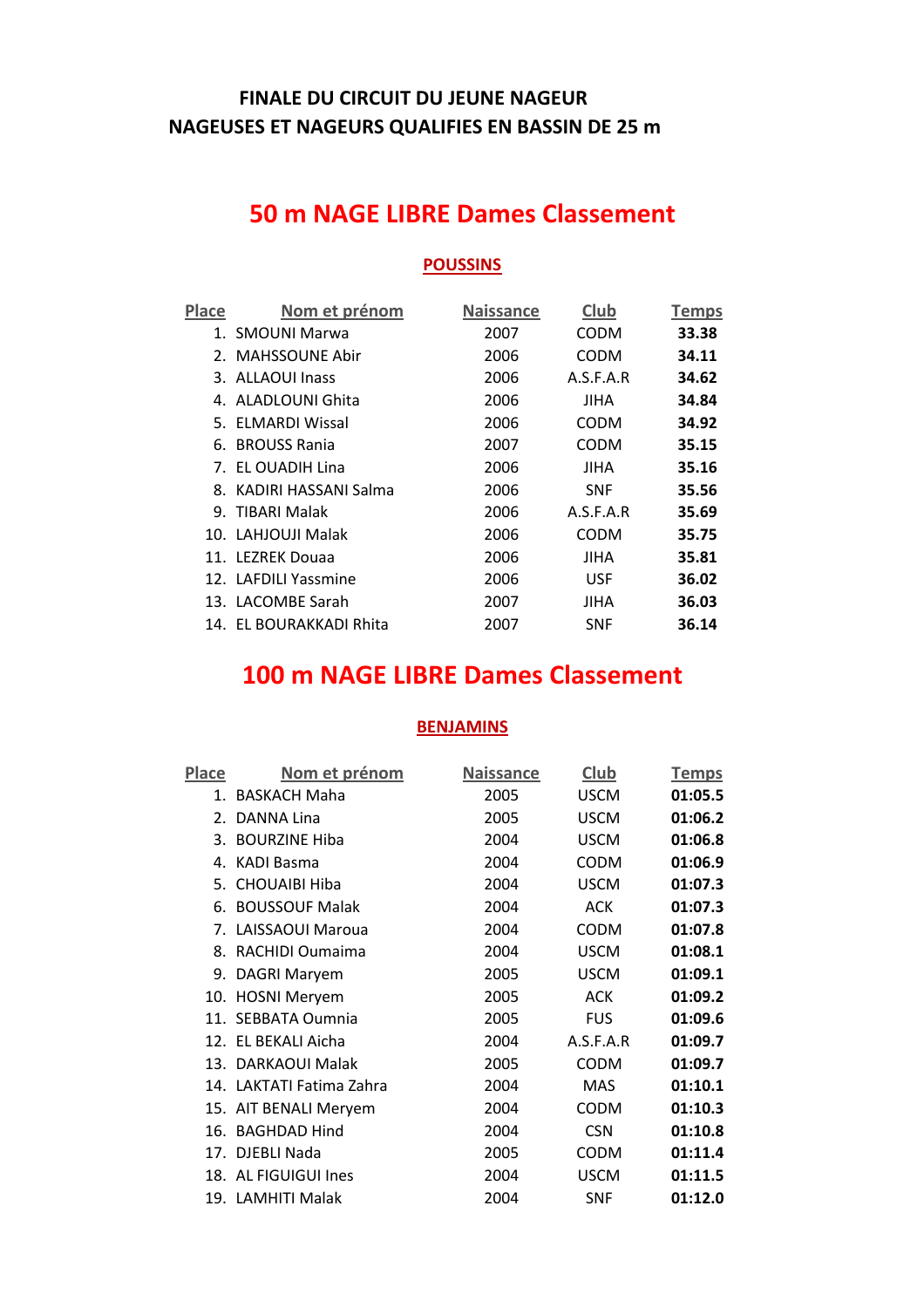| 20. EL RHOUBARI Rime Ines | 2004 | <b>FUS</b>  | 01:12.1 |
|---------------------------|------|-------------|---------|
| 21. BELRHITI Abrare       | 2004 | ACK         | 01:12.2 |
| 22. GABOUNE Lina          | 2004 | <b>FUS</b>  | 01:12.5 |
| 23. BAQARROU Wiam         | 2004 | <b>CODM</b> | 01:12.7 |
| 23. RAHALI Rim            | 2005 | CODM        | 01:12.7 |

# **200 m NAGE LIBRE Dames Classement**

|       | <b>POUSSINS</b>     |                  |               |              |  |
|-------|---------------------|------------------|---------------|--------------|--|
| Place | Nom et prénom       | <b>Naissance</b> | Club          | <b>Temps</b> |  |
| 1.    | <b>BROUSS Rania</b> | 2007             | <b>CODM</b>   | 02:44.7      |  |
|       | 2. SMOUNI Marwa     | 2007             | <b>CODM</b>   | 02:44.9      |  |
|       | 3. ALLAOUI Inass    | 2006             | A.S.F.A.R     | 02:48.6      |  |
|       | 4. MAHSSOUNE Abir   | 2006             | CODM          | 02:49.3      |  |
|       | 5. BAHAJOUB Meryem  | 2006             | <b>FUS</b>    | 02:50.4      |  |
|       | 6. MAHJOUBI Joulane | 2007             | ASAMIN        | 02:53.2      |  |
|       | 7. SAOUI Wiam       | 2006             | <b>ASAMIN</b> | 02:53.3      |  |
|       | 8. IDRISSI Hasnae   | 2007             | <b>USCM</b>   | 02:54.1      |  |
|       | 9. YAQOUBI Lina     | 2006             | <b>CSN</b>    | 02:54.3      |  |
|       | 10. ALADLOUNI Ghita | 2006             | JIHA          | 02:55.3      |  |

# **400 m NAGE LIBRE Dames Classement**

| <b>BENJAMINS</b> |                          |                  |             |              |
|------------------|--------------------------|------------------|-------------|--------------|
| Place            | Nom et prénom            | <b>Naissance</b> | Club        | <b>Temps</b> |
| $1_{-}$          | DANNA Lina               | 2005             | <b>USCM</b> | 04:56.3      |
| 2.               | <b>BOUSSOUF Malak</b>    | 2004             | <b>ACK</b>  | 04:57.5      |
| 3.               | <b>BASKACH Maha</b>      | 2005             | <b>USCM</b> | 04:59.3      |
|                  | 4. BOURZINE Hiba         | 2004             | <b>USCM</b> | 05:00.8      |
|                  | 5. LAISSAOUI Maroua      | 2004             | <b>CODM</b> | 05:09.0      |
|                  | 6. HOSNI Meryem          | 2005             | <b>ACK</b>  | 05:16.3      |
| $7_{\cdot}$      | <b>CHOUAIBI Hiba</b>     | 2004             | <b>USCM</b> | 05:16.9      |
|                  | 8. KADI Basma            | 2004             | <b>CODM</b> | 05:18.1      |
| 9.               | <b>BELRHITI Abrare</b>   | 2004             | <b>ACK</b>  | 05:18.6      |
|                  | 10. SEBBATA Oumnia       | 2005             | <b>FUS</b>  | 05:19.7      |
|                  | 11. DARKAOUI Malak       | 2005             | <b>CODM</b> | 05:25.1      |
|                  | 12. AL FIGUIGUI Ines     | 2004             | <b>USCM</b> | 05:25.1      |
|                  | 13. BENAYACHE Meryem     | 2004             | <b>USCM</b> | 05:27.2      |
|                  | 14. GABOUNE Lina         | 2004             | <b>FUS</b>  | 05:27.4      |
|                  | 15. RAHALI Rim           | 2005             | <b>CODM</b> | 05:27.5      |
|                  | 16. LAKTATI Fatima Zahra | 2004             | <b>MAS</b>  | 05:27.6      |
| 17 <sub>1</sub>  | <b>RIAD Yasmine</b>      | 2004             | <b>FUS</b>  | 05:28.6      |
| 18.              | RACHIDI Oumaima          | 2004             | <b>USCM</b> | 05:28.7      |
| 19.              | <b>EL BEKALI Aicha</b>   | 2004             | A.S.F.A.R   | 05:29.2      |
|                  | 20. DJEBLI Nada          | 2005             | <b>CODM</b> | 05:29.3      |
|                  | 21. AIT BENALI Meryem    | 2004             | <b>CODM</b> | 05:29.7      |
|                  | 22. BAGHDAD Hind         | 2004             | <b>CSN</b>  | 05:30.5      |
|                  | 23. DAGRI Maryem         | 2005             | <b>USCM</b> | 05:31.9      |
|                  | 24. RIMI Jennate         | 2005             | <b>FUS</b>  | 05:33.3      |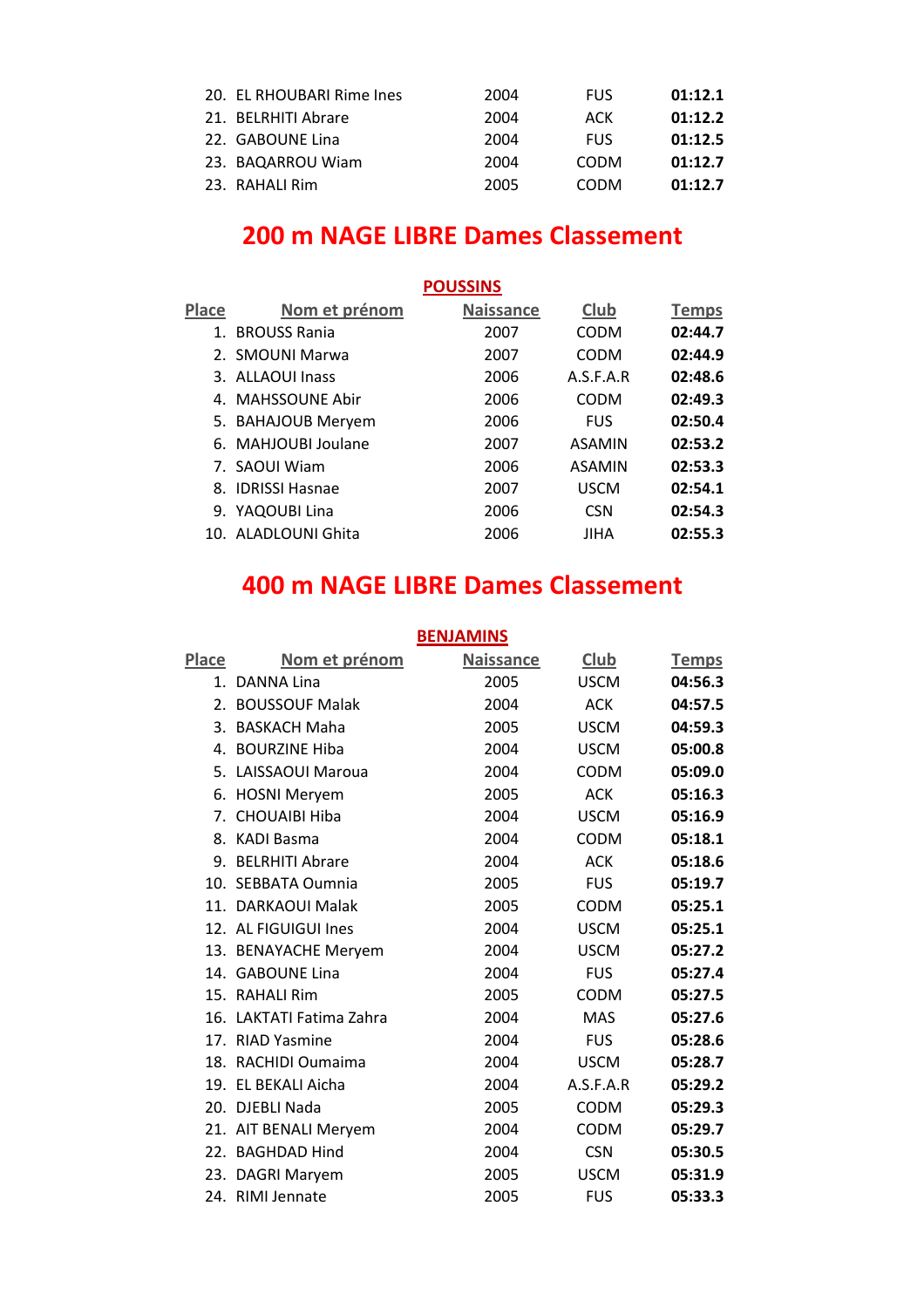### **50 m DOS Dames Classement**

#### **BENJAMINS**

| Place | Nom et prénom            | <b>Naissance</b> | <b>Club</b> | <b>Temps</b> |
|-------|--------------------------|------------------|-------------|--------------|
|       | 1. CHOUAIBI Hiba         | 2004             | <b>USCM</b> | 33.91        |
|       | 2. RACHIDI Oumaima       | 2004             | <b>USCM</b> | 34.53        |
|       | 3. SEBBATA Oumnia        | 2005             | <b>FUS</b>  | 35.06        |
|       | 4. EL BEKALI Aicha       | 2004             | A.S.F.A.R   | 35.75        |
|       | 5. RIAD Yasmine          | 2004             | <b>FUS</b>  | 36.03        |
|       | 6. LAISSAOUI Maroua      | 2004             | <b>CODM</b> | 36.59        |
|       | 7. KADI Basma            | 2004             | <b>CODM</b> | 36.6         |
|       | 8. GABOUNE Lina          | 2004             | <b>FUS</b>  | 36.72        |
|       | 9. BOUSSOUF Malak        | 2004             | <b>ACK</b>  | 37.09        |
|       | 10. DANNA Lina           | 2005             | <b>USCM</b> | 37.19        |
|       | 11. BOURZINE Hiba        | 2004             | <b>USCM</b> | 37.22        |
|       | 12. DAGRI Maryem         | 2005             | <b>USCM</b> | 37.4         |
|       | 13. LAKTATI Fatima Zahra | 2004             | MAS         | 37.52        |
|       | 14. BASKACH Maha         | 2005             | <b>USCM</b> | 38.06        |
|       | 15. BELRHITI Abrare      | 2004             | <b>ACK</b>  | 38.28        |
|       | 16. DJEBLI Nada          | 2005             | <b>CODM</b> | 38.32        |
|       | 17. TABERKANT Doha       | 2004             | <b>SNF</b>  | 38.57        |
|       | 18. AL FIGUIGUI Ines     | 2004             | <b>USCM</b> | 38.62        |

#### **POUSSINS**

| Place | Nom et prénom               | <b>Naissance</b> | Club          | <b>Temps</b> |
|-------|-----------------------------|------------------|---------------|--------------|
|       | 1. MAHSSOUNE Abir           | 2006             | <b>CODM</b>   | 38.24        |
|       | 2. ALLAOUI Inass            | 2006             | A.S.F.A.R     | 40           |
|       | 3. RIFAI Aya                | 2007             | <b>ASAMIN</b> | 40.27        |
|       | 4. SMOUNI Marwa             | 2007             | <b>CODM</b>   | 40.81        |
|       | 5. TIBARI Malak             | 2006             | A.S.F.A.R     | 41.56        |
|       | 6. LAHJOUJI Malak           | 2006             | CODM          | 41.63        |
|       | 7. IDRISSI FAKHRFDDINF Nada | 2006             | <b>FUS</b>    | 41.79        |
|       | 8. BAHAJOUB Meryem          | 2006             | <b>FUS</b>    | 41.84        |
|       | 9. BROUSS Rania             | 2007             | <b>CODM</b>   | 42.07        |
|       | 10. YAQOUBI Lina            | 2006             | <b>CSN</b>    | 42.25        |
|       | 11. ESSALHI Riham           | 2006             | CODM          | 42.33        |
|       | 12. GARNOUSSI Sofia         | 2006             | <b>FUS</b>    | 42.81        |

### **50 m BRASSE Dames Classement**

| Place | Nom et prénom | <b>Naissance</b> | Club        | <b>Temps</b> |
|-------|---------------|------------------|-------------|--------------|
|       | 1. KADI Basma | 2004             | <b>CODM</b> | 38.59        |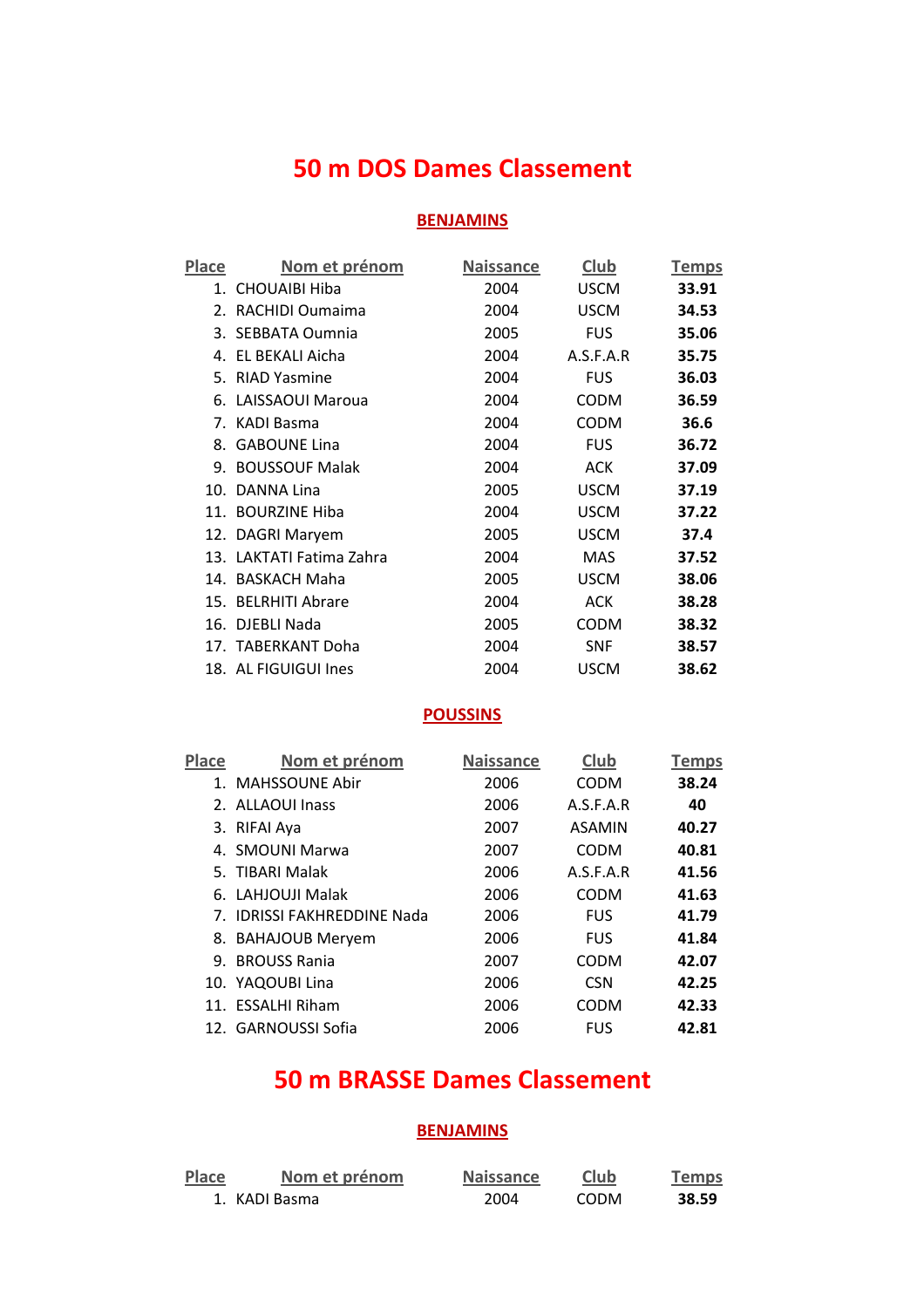| 2. DARKAOUI Malak        | 2005 | <b>CODM</b> | 38.66 |
|--------------------------|------|-------------|-------|
| 3. BOURZINE Hiba         | 2004 | <b>USCM</b> | 39.38 |
| 4. BOUSSOUF Malak        | 2004 | ACK         | 39.62 |
| 5. LAISSAOUI Maroua      | 2004 | <b>CODM</b> | 39.9  |
| 6. BAQARROU Wiam         | 2004 | <b>CODM</b> | 40.03 |
| 7. DJEBLI Nada           | 2005 | <b>CODM</b> | 40.18 |
| 8. HOSNI Meryem          | 2005 | ACK         | 40.75 |
| 9. EL BEKALI Aicha       | 2004 | A.S.F.A.R   | 40.78 |
| 10. AIT BENALI Meryem    | 2004 | <b>CODM</b> | 40.94 |
| 11. CHOUAIBI Hiba        | 2004 | <b>USCM</b> | 41.13 |
| 12. BELRHITI Abrare      | 2004 | ACK         | 41.28 |
| 13. RAHALI Rim           | 2005 | <b>CODM</b> | 41.34 |
| 13. LAKTATI Fatima Zahra | 2004 | MAS         | 41.34 |
| 15. BASKACH Maha         | 2005 | <b>USCM</b> | 41.44 |
| 16. SEBBATA Oumnia       | 2005 | <b>FUS</b>  | 41.72 |

| <b>Place</b> | Nom et prénom               | <b>Naissance</b> | Club        | <b>Temps</b> |
|--------------|-----------------------------|------------------|-------------|--------------|
|              | 1. MAHSSOUNE Abir           | 2006             | <b>CODM</b> | 42.88        |
|              | 2. KADIRI HASSANI Salma     | 2006             | <b>SNF</b>  | 43.23        |
|              | 3. SMOUNI Marwa             | 2007             | <b>CODM</b> | 45.55        |
|              | 4. TIKKI Lyna               | 2006             | ASS         | 45.72        |
|              | 5. OUALI Zainab             | 2006             | <b>CAT</b>  | 46.18        |
|              | 5. NAAMI Sara               | 2006             | CODM        | 46.18        |
|              | 7. ALADLOUNI Ghita          | 2006             | JIHA        | 46.39        |
|              | 8. IDRISSI FAKHREDDINE Nada | 2006             | <b>FUS</b>  | 46.47        |

# **50 m PAPILLON Dames Classement**

| Place | <u>Nom et prénom</u>      | <b>Naissance</b> | <b>Club</b> | <b>Temps</b> |
|-------|---------------------------|------------------|-------------|--------------|
|       | 1. BOUSSOUF Malak         | 2004             | <b>ACK</b>  | 33.46        |
|       | 2. HOSNI Meryem           | 2005             | <b>ACK</b>  | 33.56        |
|       | 3. DANNA Lina             | 2005             | <b>USCM</b> | 33.65        |
|       | 4. CHOUAIBI Hiba          | 2004             | <b>USCM</b> | 33.81        |
|       | 5. LAISSAOUI Maroua       | 2004             | <b>CODM</b> | 34.78        |
|       | 6. DARKAOUI Malak         | 2005             | <b>CODM</b> | 35.13        |
|       | 7. BOURZINE Hiba          | 2004             | <b>USCM</b> | 35.19        |
|       | 8. BASKACH Maha           | 2005             | <b>USCM</b> | 35.44        |
|       | 9. SEBBATA Oumnia         | 2005             | <b>FUS</b>  | 35.47        |
|       | 10. RACHIDI Oumaima       | 2004             | <b>USCM</b> | 35.79        |
|       | 11. EL RHOUBARI Rime Ines | 2004             | <b>FUS</b>  | 35.81        |
|       | 12. DJEBLI Nada           | 2005             | CODM        | 35.94        |
|       | 13. DAGRI Maryem          | 2005             | <b>USCM</b> | 35.97        |
|       | 14. BELRHITI Abrare       | 2004             | ACK         | 36.19        |
|       | 14. EL BEKALI Aicha       | 2004             | A.S.F.A.R   | 36.19        |
|       | 16. RIAD Yasmine          | 2004             | <b>FUS</b>  | 36.59        |
|       | 17. BAMHAOUED Imane       | 2004             | A.S.F.A.R   | 36.62        |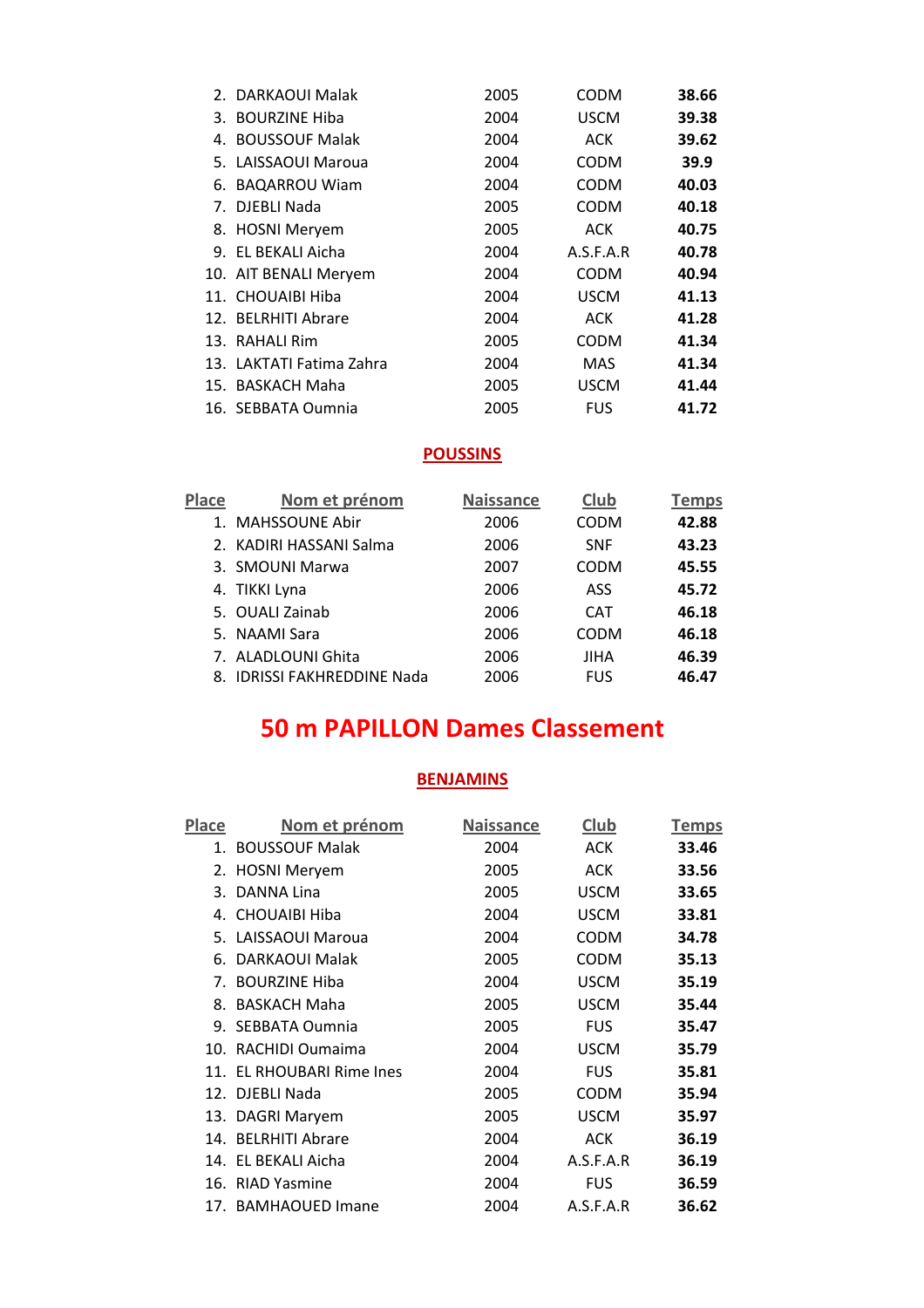| 18. MASAIF Mouna Yassmina  | 2005 | ACK         | 36.72 |
|----------------------------|------|-------------|-------|
| 19. ALAMI Chahd            | 2004 | <b>DNF</b>  | 36.75 |
| 20. KADI Basma             | 2004 | <b>CODM</b> | 36.77 |
| 21. IDRISSI ROCHI ISSI Rim | 2005 | <b>DNF</b>  | 37.28 |
| 22. BAQARROU Wiam          | 2004 | <b>CODM</b> | 37.44 |
| 23. LAKTATI Fatima Zahra   | 2004 | <b>MAS</b>  | 37.45 |
| 24. LAMHITI Malak          | 2004 | <b>SNF</b>  | 37.7  |

| <b>Place</b> | Nom et prénom          | <b>Naissance</b> | Club        | Temps |
|--------------|------------------------|------------------|-------------|-------|
|              | 1. MAHSSOUNE Abir      | 2006             | <b>CODM</b> | 39.98 |
|              | 2. SMOUNI Marwa        | 2007             | <b>CODM</b> | 40.13 |
|              | 3. YAQOUBI Lina        | 2006             | <b>CSN</b>  | 40.22 |
|              | 4. MEQDAR Malak        | 2007             | <b>CODM</b> | 41.16 |
|              | 4. EL BOURAKKADI Rhita | 2007             | <b>SNF</b>  | 41.16 |
|              | 6. ALADLOUNI Ghita     | 2006             | JIHA        | 41.5  |

### **200 m 4 NAGES Dames Classement**

#### **BENJAMINS**

| Place | <u>Nom et prénom</u>      | <b>Naissance</b> | <b>Club</b> | <u>Temps</u> |
|-------|---------------------------|------------------|-------------|--------------|
|       | 1. BOUSSOUF Malak         | 2004             | <b>ACK</b>  | 02:41.0      |
|       | 2. HOSNI Meryem           | 2005             | <b>ACK</b>  | 02:46.9      |
| 3.    | <b>BOURZINE Hiba</b>      | 2004             | <b>USCM</b> | 02:48.5      |
| 4.    | SEBBATA Oumnia            | 2005             | <b>FUS</b>  | 02:48.6      |
|       | 5. CHOUAIBI Hiba          | 2004             | <b>USCM</b> | 02:49.6      |
|       | 6. EL BEKALI Aicha        | 2004             | A.S.F.A.R   | 02:50.1      |
| 7.    | <b>BELRHITI Abrare</b>    | 2004             | <b>ACK</b>  | 02:50.4      |
| 8.    | <b>LAISSAOUI Maroua</b>   | 2004             | <b>CODM</b> | 02:50.8      |
| 9.    | RACHIDI Oumaima           | 2004             | <b>USCM</b> | 02:51.7      |
|       | 10. KADI Basma            | 2004             | <b>CODM</b> | 02:53.0      |
| 11.   | <b>BASKACH Maha</b>       | 2005             | <b>USCM</b> | 02:53.0      |
| 12.   | DANNA Lina                | 2005             | <b>USCM</b> | 02:53.9      |
|       | 13. DJEBLI Nada           | 2005             | <b>CODM</b> | 02:54.2      |
|       | 14. DAGRI Maryem          | 2005             | <b>USCM</b> | 02:54.4      |
|       | 15. LAKTATI Fatima Zahra  | 2004             | <b>MAS</b>  | 02:55.2      |
| 16.   | <b>BAQARROU Wiam</b>      | 2004             | <b>CODM</b> | 02:56.3      |
| 17.   | <b>DARKAOUI Malak</b>     | 2005             | <b>CODM</b> | 02:56.8      |
|       | 18. TOUZANI Dina          | 2005             | <b>CODM</b> | 02:59.5      |
| 19.   | AIT BENALI Meryem         | 2004             | <b>CODM</b> | 02:59.7      |
|       | 20. EL RHOUBARI Rime Ines | 2004             | <b>FUS</b>  | 03:00.3      |

#### **POUSSINS**

| <b>Place</b> | Nom et prénom      | <b>Naissance</b> | Club        | <b>Temps</b> |
|--------------|--------------------|------------------|-------------|--------------|
|              | 1. YAQOUBI Lina    | 2006             | <b>CSN</b>  | 03:09.1      |
|              | 2. SMOUNI Marwa    | 2007             | <b>CODM</b> | 03:13.8      |
|              | 3. BAHAJOUB Meryem | 2006             | <b>FUS</b>  | 03:15.2      |
|              | 4. MAHSSOUNE Abir  | 2006             | <b>CODM</b> | 03:18.7      |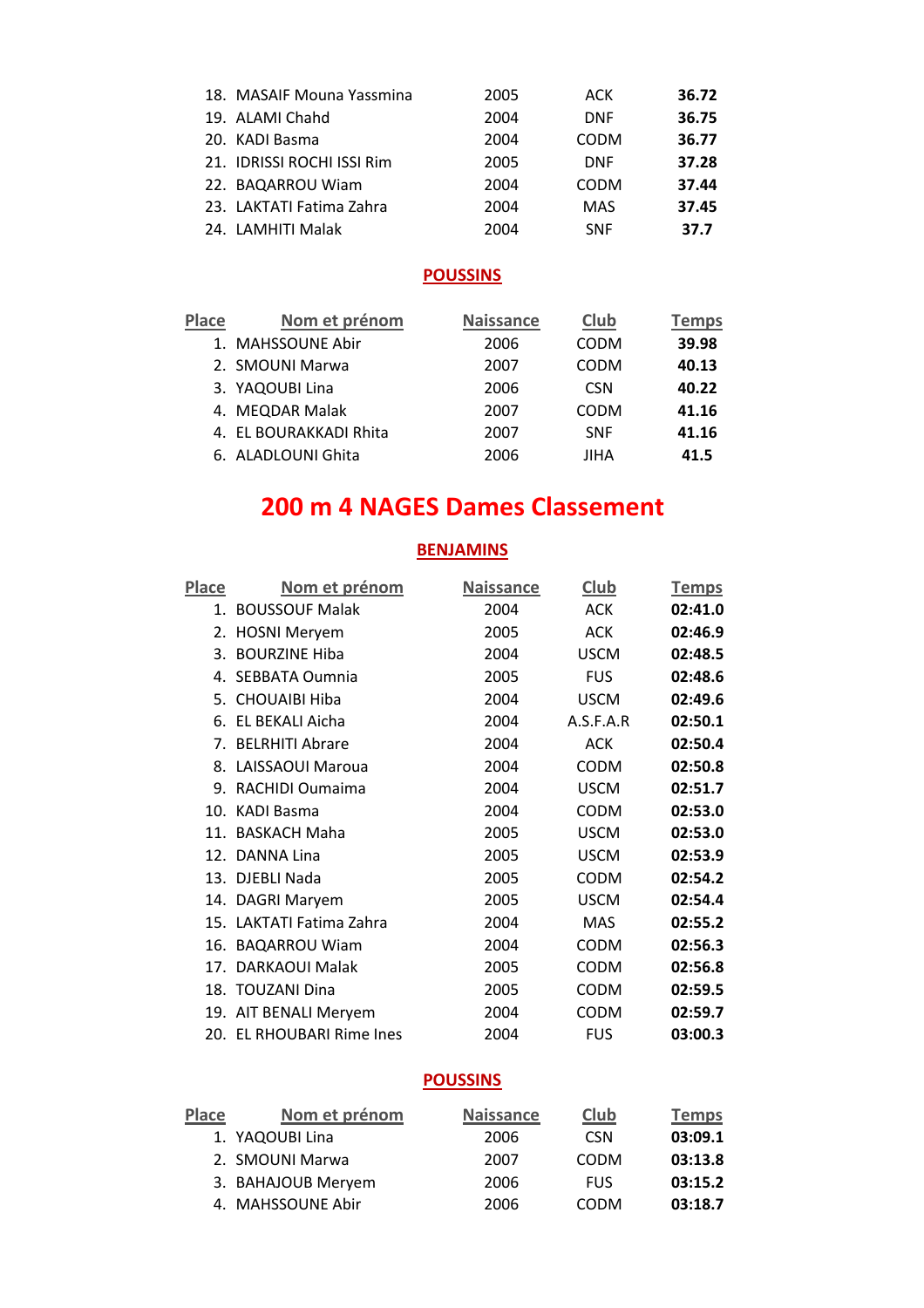| 5. MEQDAR Malak             | 2007 | <b>CODM</b> | 03:19.9 |
|-----------------------------|------|-------------|---------|
| 6. ESSALHI Riham            | 2006 | <b>CODM</b> | 03:20.6 |
| 7. RAGTAOUI Nada            | 2007 | <b>FUS</b>  | 03:20.8 |
| 8. JENNANE Ghita            | 2006 | <b>CODM</b> | 03:21.9 |
| 9. IDRISSI FAKHREDDINE Nada | 2006 | FUS         | 03:22.2 |
| 10. HOSNI Kaoutar           | 2006 | ACK         | 03:22.5 |

### **50 m NAGE LIBRE Messieurs Classement**

#### **POUSSINS**

| Place | <u>Nom et prénom</u>       | <b>Naissance</b> | Club        | <b>Temps</b> |
|-------|----------------------------|------------------|-------------|--------------|
|       | 1. EL MOUSSAMI Souhaib     | 2006             | <b>CODM</b> | 30.72        |
|       | 2. SEBBATA Yassine         | 2006             | <b>FUS</b>  | 30.75        |
|       | 3. KAMAL Hamza             | 2006             | <b>USCM</b> | 30.9         |
|       | 4. SEBBATA Marwane         | 2006             | <b>FUS</b>  | 31.28        |
|       | 5. TIJARI Ziyad            | 2006             | <b>CODM</b> | 31.86        |
|       | 6. RACHEK Amine            | 2006             | <b>CODM</b> | 32.23        |
|       | 7. KHERBOUCHE Jad          | 2006             | <b>ACK</b>  | 32.25        |
|       | 8. NEJJAR Akram            | 2006             | <b>USCM</b> | 32.81        |
|       | 9. SALMI Nizar             | 2006             | <b>CODM</b> | 32.96        |
|       | 10. LAMHITI Adam           | 2006             | <b>SNF</b>  | 33.55        |
|       | 11. HAOUATI Nizar          | 2007             | <b>USF</b>  | 33.66        |
|       | 12. GHALLAB Mohammed Tayeb | 2006             | <b>SNF</b>  | 33.97        |
|       | 13. MAHRACH Ziad           | 2006             | <b>USF</b>  | 34.09        |
|       | 14. ADIANNA Rayane         | 2007             | <b>SNF</b>  | 34.18        |
|       | 15. BENCHEBBA Samy         | 2006             | <b>USCM</b> | 34.34        |
|       | 16. HANINI Abdellah        | 2006             | <b>CODM</b> | 34.5         |
|       | 17. KOJMANE Salaheddine    | 2006             | <b>CODM</b> | 34.59        |
|       | 18. BOULMAKOUL Asaad       | 2006             | <b>ASS</b>  | 34.6         |
| 19.   | <b>MOUHACHIM El Mehdi</b>  | 2006             | <b>JIHA</b> | 34.72        |
|       | 20. BOUGHALEB Karim        | 2006             | <b>SNF</b>  | 34.87        |
| 21.   | HAMDAOUI Adam Othmane      | 2006             | <b>MCO</b>  | 34.88        |
|       | 22. ENNAJM Abdelkabir      | 2006             | <b>CODM</b> | 34.91        |
|       | 23. AINOUSS Hamza          | 2006             | <b>CODM</b> | 35           |
|       | 24. BENNANI Ahmed          | 2006             | <b>CODM</b> | 35.03        |
|       | 25. MIFTAH Yassine         | 2006             | <b>CNN</b>  | 35.06        |
|       | 26. EL MOUMI Nabil         | 2006             | <b>JIHA</b> | 35.11        |

## **100 m NAGE LIBRE Messieurs Classement**

| <b>Place</b> | Nom et prénom            | <b>Naissance</b> | Club        | <b>Temps</b> |
|--------------|--------------------------|------------------|-------------|--------------|
|              | 1. BENCHEBBA Yasser      | 2004             | <b>USCM</b> | 58.53        |
|              | 2. FRIKECH Salim         | 2004             | <b>CODM</b> | 58.97        |
|              | 3. JENNANE Karim         | 2004             | <b>CODM</b> | 01:01.8      |
|              | 4. BOURZINE Adam         | 2005             | <b>USCM</b> | 01:05.5      |
|              | 4. BOUHAMIDI ALAOUI Anas | 2004             | <b>CODM</b> | 01:05.5      |
|              | 6. MOUISSE Mohammed      | 2004             | <b>USF</b>  | 01:06.2      |
|              | 7. RHLIL Walid           | 2004             | CODM        | 01:06.6      |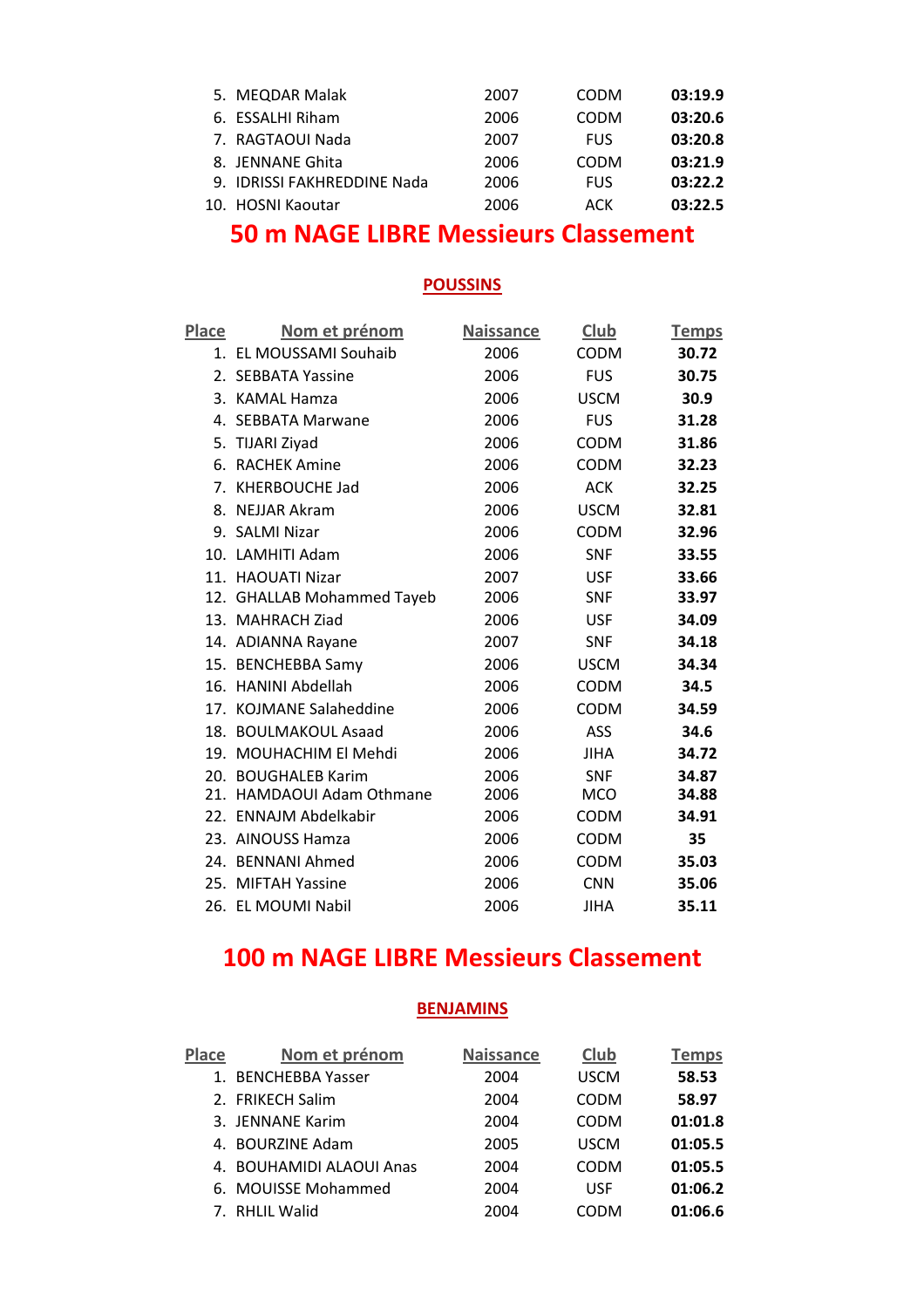| 8. ZEMZAMI Mohamed Sami | 2005 | <b>USCM</b> | 01:07.0 |
|-------------------------|------|-------------|---------|
| 9. CHAHINE Said         | 2005 | <b>USCM</b> | 01:07.2 |
| 10. BENHLIMA Hamza      | 2004 | ASS         | 01:07.2 |
| 11. IDRISSI Youssef     | 2005 | <b>CODM</b> | 01:07.2 |
| 11. DEQQAOUI Ismail     | 2005 | USF         | 01:07.2 |
| 13. BOUZAIDI Aymane     | 2005 | <b>CSN</b>  | 01:07.8 |

### **200 m NAGE LIBRE Messieurs Classement**

#### **POUSSINS**

| <b>Place</b> | <u>Nom et prénom</u>          | <b>Naissance</b> | <b>Club</b>   | <b>Temps</b> |
|--------------|-------------------------------|------------------|---------------|--------------|
|              | 1. KHERBOUCHE Jad             | 2006             | <b>ACK</b>    | 02:26.5      |
|              | 2. NEJJAR Akram               | 2006             | <b>USCM</b>   | 02:28.3      |
|              | 3. EL MOUSSAMI Souhaib        | 2006             | <b>CODM</b>   | 02:29.9      |
|              | 4. SEBBATA Marwane            | 2006             | <b>FUS</b>    | 02:30.4      |
|              | 5. KAMAL Hamza                | 2006             | <b>USCM</b>   | 02:32.8      |
|              | 6. TIJARI Ziyad               | 2006             | <b>CODM</b>   | 02:33.2      |
|              | 7. SEBBATA Yassine            | 2006             | <b>FUS</b>    | 02:33.8      |
|              | 8. ENNAJM Abdelkabir          | 2006             | <b>CODM</b>   | 02:37.8      |
|              | 9. BENCHEBBA Samy             | 2006             | <b>USCM</b>   | 02:39.6      |
| 10.          | <b>HAOUATI Nizar</b>          | 2007             | <b>USF</b>    | 02:40.8      |
|              | 11. FILALI Hamza              | 2006             | <b>USCM</b>   | 02:42.6      |
|              | 12. TABIT Hamza               | 2006             | <b>ASAMIN</b> | 02:45.2      |
|              | 13. RACHEK Amine              | 2006             | <b>CODM</b>   | 02:46.1      |
|              | 14. SALMI Nizar               | 2006             | CODM          | 02:46.3      |
|              | 15. HANINI Abdellah           | 2006             | <b>CODM</b>   | 02:47.7      |
|              | 16. ELKHALIL Ali              | 2006             | <b>FUS</b>    | 02:49.0      |
| 17.          | <b>BENMOUSSA Omar</b>         | 2006             | <b>USCM</b>   | 02:49.8      |
|              | 18. ADIANNA Rayane            | 2007             | <b>SNF</b>    | 02:50.0      |
| 19.          | <b>GHALLAB Mohammed Tayeb</b> | 2006             | <b>SNF</b>    | 02:51.1      |
| 20.          | <b>MAHRACH Ziad</b>           | 2006             | <b>USF</b>    | 02:51.2      |
| 21.          | <b>BOULMAKOUL Asaad</b>       | 2006             | ASS           | 02:51.9      |
| 22.          | <b>EL MOUMI Nabil</b>         | 2006             | JIHA          | 02:51.9      |
|              | 23. MOUHACHIM El Mehdi        | 2006             | <b>JIHA</b>   | 02:52.2      |
|              |                               |                  |               |              |

# **400 m NAGE LIBRE Messieurs Classement**

| Place   | Nom et prénom                | <b>Naissance</b> | Club        | <b>Temps</b> |
|---------|------------------------------|------------------|-------------|--------------|
| $1_{-}$ | <b>BENCHEBBA Yasser</b>      | 2004             | <b>USCM</b> | 04:28.4      |
|         | 2. FRIKECH Salim             | 2004             | <b>CODM</b> | 04:48.9      |
|         | 3. BOURZINE Adam             | 2005             | <b>USCM</b> | 04:52.8      |
|         | 4. CHAHINE Said              | 2005             | <b>USCM</b> | 04:53.4      |
|         | 5. ZEMZAMI Mohamed Sami      | 2005             | <b>USCM</b> | 05:01.2      |
|         | 6. MOUISSE Mohammed          | 2004             | <b>USF</b>  | 05:03.4      |
|         | 7. JENNANE Karim             | 2004             | <b>CODM</b> | 05:05.2      |
|         | 8. ESSONNI Abdellah          | 2004             | <b>CODM</b> | 05:08.3      |
| 9.      | <b>BOUHAMIDI ALAOUI Anas</b> | 2004             | CODM        | 05:08.7      |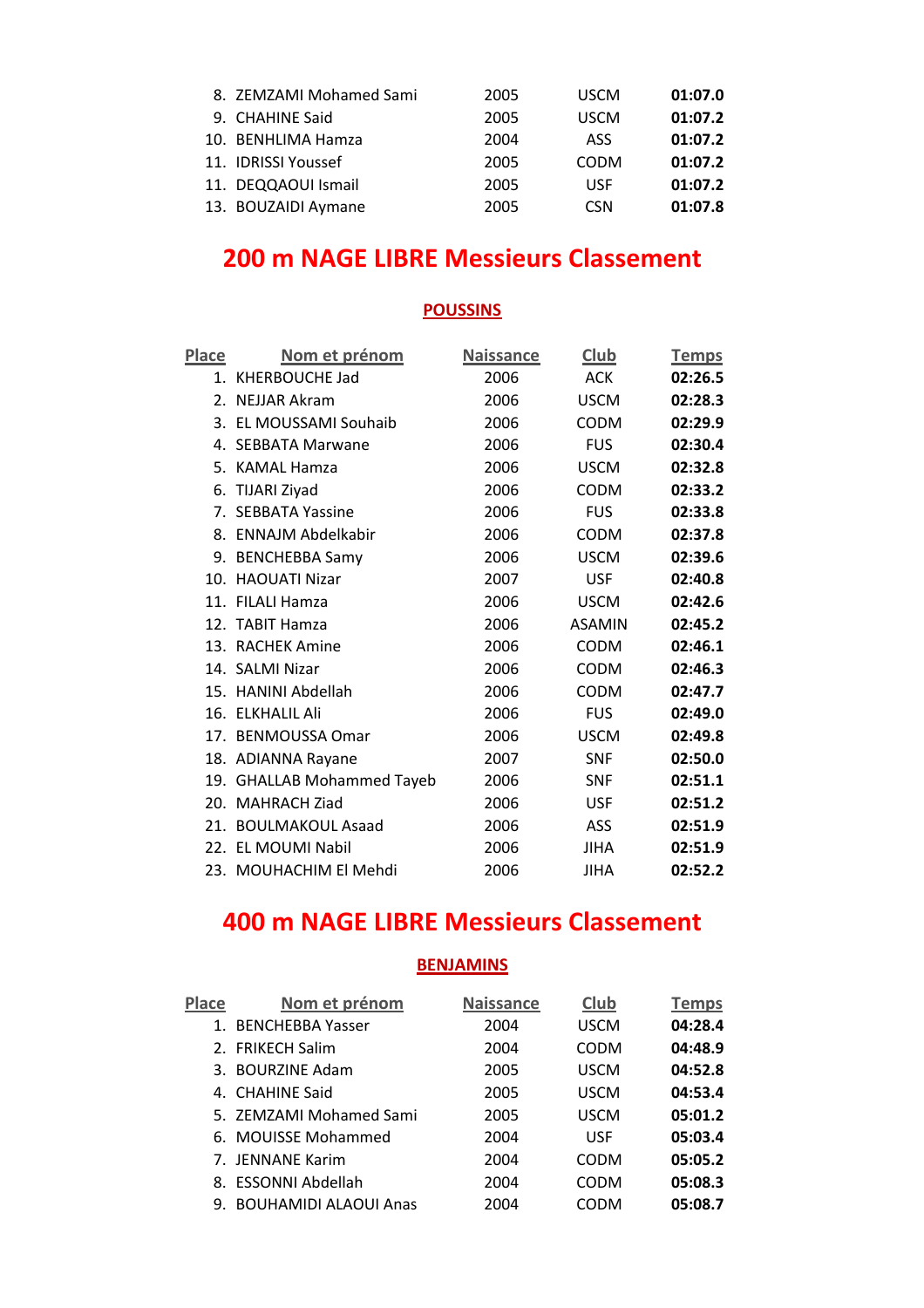| 10. BOUHMOUCH Youssef  | 2004 | <b>USCM</b> | 05:11.1 |
|------------------------|------|-------------|---------|
| 11. EL KHDARI Mohammed | 2004 | <b>CSN</b>  | 05:12.1 |
| 12. ELMOUNE Khalil     | 2005 | <b>CODM</b> | 05:15.0 |
| 12. ESSARSARE Ali      | 2005 | <b>CODM</b> | 05:15.0 |
| 14. BAHMANE Amine      | 2004 | <b>CODM</b> | 05:19.3 |
| 15. BOUZAIDI Aymane    | 2005 | <b>CSN</b>  | 05:19.5 |
| 16. IDRISSI Youssef    | 2005 | <b>CODM</b> | 05:19.7 |
| 17. ZITOUNI Othmane    | 2005 | CODM        | 05:20.6 |

### **50 m DOS Messieurs Classement**

#### **BENJAMINS**

| <b>Place</b> | Nom et prénom        | <b>Naissance</b> | Club        | <b>Temps</b> |
|--------------|----------------------|------------------|-------------|--------------|
|              | 1. FRIKECH Salim     | 2004             | CODM        | 31.56        |
|              | 2. BENCHEBBA Yasser  | 2004             | <b>USCM</b> | 32.41        |
|              | 3. JENNANE Karim     | 2004             | <b>CODM</b> | 34.09        |
|              | 4. RHLIL Walid       | 2004             | <b>CODM</b> | 34.44        |
|              | 5. BOURZINE Adam     | 2005             | <b>USCM</b> | 34.46        |
|              | 6. DRISSI Ilias      | 2004             | <b>FUS</b>  | 34.62        |
|              | 7. BENHLIMA Hamza    | 2004             | <b>ASS</b>  | 35           |
|              | 8. AZFAR Soufiane    | 2004             | <b>USF</b>  | 35.35        |
|              | 9. CHAHINE Said      | 2005             | <b>USCM</b> | 35.42        |
|              | 10. MOUISSE Mohammed | 2004             | <b>USF</b>  | 35.81        |
|              | 10. SAADOUN Ali      | 2005             | <b>CODM</b> | 35.81        |
|              | 12. IDRISSI Youssef  | 2005             | CODM        | 36.19        |
|              | 13. BOUARGANE Alae   | 2005             | CODM        | 36.5         |

#### **POUSSINS**

| Place | <u>Nom et prénom</u>       | <b>Naissance</b> | <b>Club</b> | <b>Temps</b> |
|-------|----------------------------|------------------|-------------|--------------|
|       | 1. EL MOUSSAMI Souhaib     | 2006             | <b>CODM</b> | 35.39        |
|       | 2. KAMAL Hamza             | 2006             | <b>USCM</b> | 37.03        |
|       | 3. NEJJAR Akram            | 2006             | <b>USCM</b> | 37.69        |
|       | 4. SEBBATA Marwane         | 2006             | <b>FUS</b>  | 37.97        |
|       | 5. SEBBATA Yassine         | 2006             | <b>FUS</b>  | 38.03        |
|       | 6. TIJARI Ziyad            | 2006             | <b>CODM</b> | 38.46        |
|       | 7. SALMI Nizar             | 2006             | <b>CODM</b> | 38.66        |
|       | 8. KHERBOUCHE Jad          | 2006             | ACK         | 39.56        |
|       | 8. BENMOUSSA Omar          | 2006             | <b>USCM</b> | 39.56        |
|       | 10. HAOUATI Nizar          | 2007             | <b>USF</b>  | 39.66        |
|       | 11. BENCHEBBA Samy         | 2006             | <b>USCM</b> | 39.75        |
|       |                            |                  |             |              |
|       | 12. GHALLAB Mohammed Tayeb | 2006             | <b>SNF</b>  | 40.12        |
| 13.   | <b>BOULMAKOUL Asaad</b>    | 2006             | ASS         | 40.13        |
|       | 14. MOUHACHIM El Mehdi     | 2006             | JIHA        | 40.38        |
|       | 15. BENNANI Ahmed          | 2006             | <b>CODM</b> | 40.5         |
|       | 16. TLEMCANI Aymane        | 2006             | <b>DNF</b>  | 40.54        |

### **50 m BRASSE Messieurs Classement**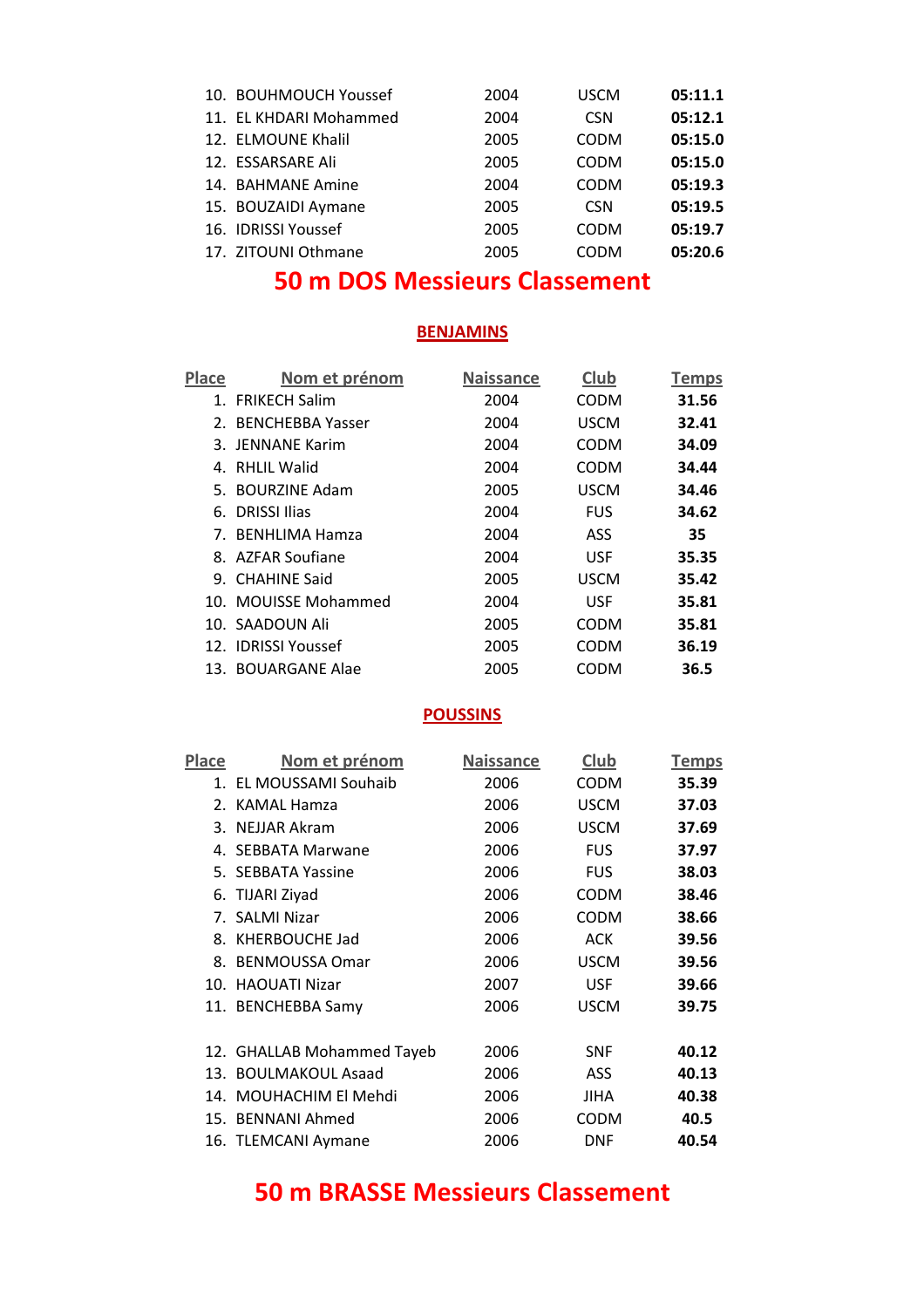### **BENJAMINS**

| Place | <u>Nom et prénom</u>     | <b>Naissance</b> | <b>Club</b> | <u>Temps</u> |
|-------|--------------------------|------------------|-------------|--------------|
|       | 1. JENNANE Karim         | 2004             | <b>CODM</b> | 34.51        |
|       | 2. BENCHEBBA Yasser      | 2004             | <b>USCM</b> | 37.9         |
|       | 3. BOUARGANE Alae        | 2005             | <b>CODM</b> | 39.19        |
|       | 4. FRIKECH Salim         | 2004             | CODM        | 39.25        |
|       | 5. RHLIL Walid           | 2004             | <b>CODM</b> | 39.43        |
|       | 6. DEQQAOUI Ismail       | 2005             | <b>USF</b>  | 39.83        |
|       | 7. ZITOUNI Othmane       | 2005             | <b>CODM</b> | 39.98        |
|       | 8. MOUISSE Mohammed      | 2004             | <b>USF</b>  | 40.03        |
|       | 9. ELMOUNE Khalil        | 2005             | CODM        | 40.08        |
|       | 10. SAADOUN Ali          | 2005             | <b>CODM</b> | 40.09        |
|       | 11. DKHISSI Salmane      | 2004             | <b>USF</b>  | 40.23        |
|       | 12. ZEMZAMI Mohamed Sami | 2005             | <b>USCM</b> | 40.34        |
|       | 13. BOURZINE Adam        | 2005             | <b>USCM</b> | 40.44        |
|       | 14. BOUHMOUCH Youssef    | 2004             | <b>USCM</b> | 40.53        |
|       | 15. ESSARSARE Ali        | 2005             | <b>CODM</b> | 40.88        |
|       | 16. REKHLA Zakaria       | 2004             | <b>OCS</b>  | 40.91        |
|       | 17. BOUAFI Hamza         | 2004             | <b>CODM</b> | 40.93        |
|       | 18. RHAFIRI Marouane     | 2004             | A.S.F.A.R   | 41           |
|       |                          | <b>POUSSINS</b>  |             |              |
| Place | Nom et prénom            | <b>Naissance</b> | <b>Club</b> | <b>Temps</b> |
|       |                          |                  |             |              |
|       | 1. TIJARI Ziyad          | 2006             | <b>CODM</b> | 41.45        |
|       | 2. SEBBATA Marwane       | 2006             | <b>FUS</b>  | 41.5         |
|       | 2. NEJJAR Akram          | 2006             | <b>USCM</b> | 41.5         |
|       | 4. KAMAL Hamza           | 2006             | <b>USCM</b> | 42.1         |
|       | 5. LAMHITI Adam          | 2006             | <b>SNF</b>  | 43.57        |
|       | 6. HANINI Abdellah       | 2006             | <b>CODM</b> | 43.9         |
|       | 7. EL MOUSSAMI Souhaib   | 2006             | <b>CODM</b> | 43.98        |
|       | 8. HAOUATI Nizar         | 2007             | <b>USF</b>  | 44.29        |
|       | 9. BENGUIRA Mouad        | 2006             | <b>KACM</b> | 44.52        |
|       | 10. KOJMANE Salaheddine  | 2006             | <b>CODM</b> | 44.69        |
|       | 11. FILALI Hamza         | 2006             | <b>USCM</b> | 44.78        |
|       | 12. SEBBATA Yassine      | 2006             | <b>FUS</b>  | 44.91        |
|       | 13. RACHEK Amine         | 2006             | <b>CODM</b> | 45.34        |
|       | 14. MAHRACH Ziad         | 2006             | <b>USF</b>  | 45.72        |
|       | 14. BENCHEBBA Samy       | 2006             | <b>USCM</b> | 45.72        |
|       | 16. MOUMINA Omar         | 2006             | <b>FUS</b>  | 46.13        |
|       | 17. LAMHITI Ayoub        | 2006             | <b>SNF</b>  | 46.42        |
|       | 18. ELKHALIL Ali         | 2006             | <b>FUS</b>  | 46.43        |
|       | 19. KHERBOUCHE Jad       | 2006             | <b>ACK</b>  | 46.53        |

# **50 m PAPILLON Messieurs Classement**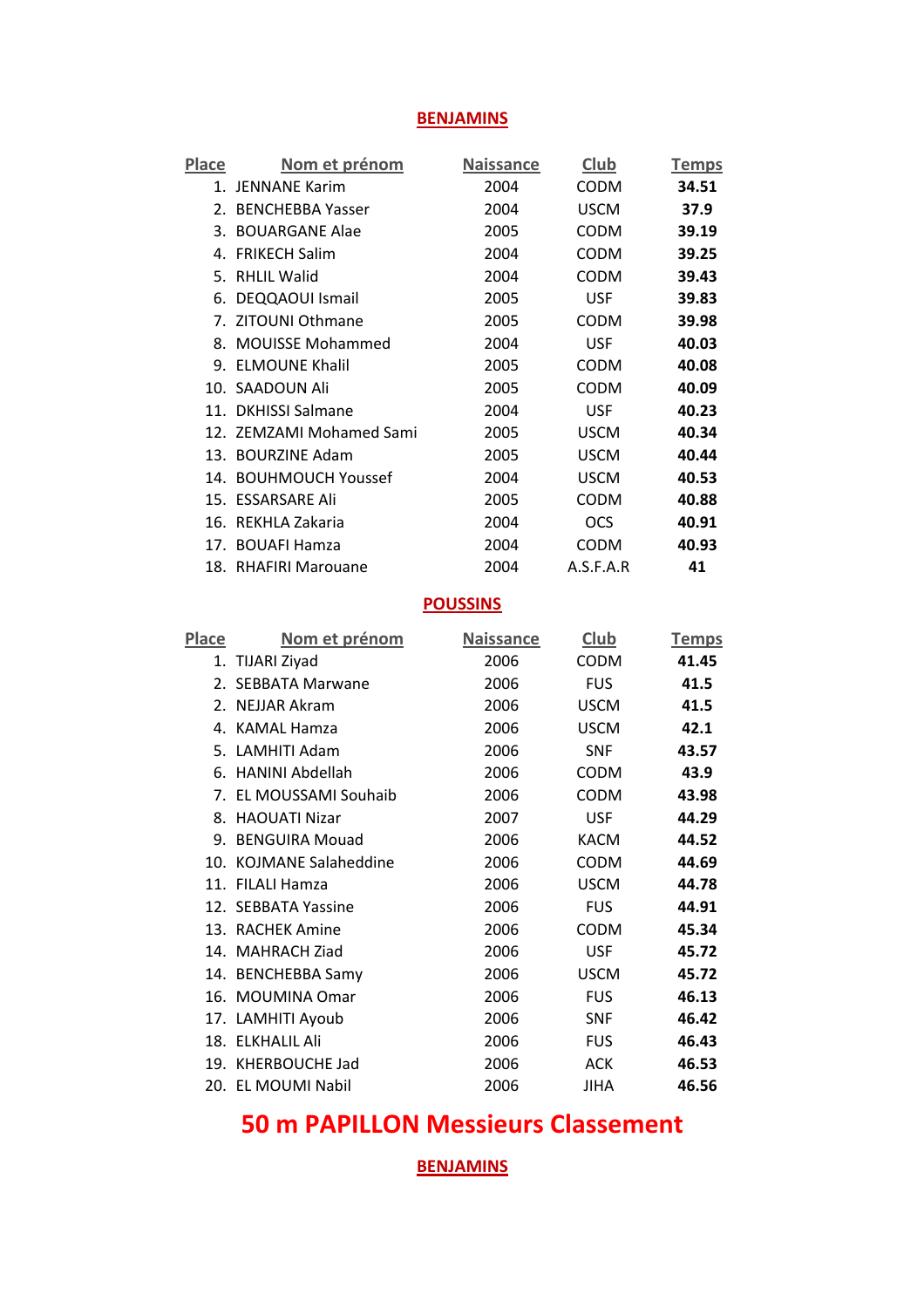| Place | Nom et prénom           | <b>Naissance</b> | <b>Club</b> | Temps |
|-------|-------------------------|------------------|-------------|-------|
| 1.    | <b>BENCHEBBA Yasser</b> | 2004             | <b>USCM</b> | 29.43 |
|       | 2. JENNANE Karim        | 2004             | <b>CODM</b> | 30.38 |
|       | 3. BOURZINE Adam        | 2005             | <b>USCM</b> | 32.19 |
|       | 4. FRIKECH Salim        | 2004             | <b>CODM</b> | 32.3  |
|       | 5. ZEMZAMI Mohamed Sami | 2005             | <b>USCM</b> | 32.53 |
|       | 6. DEQQAOUI Ismail      | 2005             | <b>USF</b>  | 33.55 |
|       | 7. BENHLIMA Hamza       | 2004             | ASS         | 34.02 |
|       | 7. CHAHINE Said         | 2005             | <b>USCM</b> | 34.02 |
|       | 9. SBAITI Yassine       | 2005             | <b>CODM</b> | 34.8  |
|       | 9. MOUISSE Mohammed     | 2004             | USF         | 34.8  |

| Place | <u>Nom et prénom</u>       | <b>Naissance</b> | <b>Club</b> | <b>Temps</b> |
|-------|----------------------------|------------------|-------------|--------------|
|       | 1. KAMAL Hamza             | 2006             | <b>USCM</b> | 33.59        |
|       | 2. EL MOUSSAMI Souhaib     | 2006             | CODM        | 34.06        |
|       | 3. SEBBATA Marwane         | 2006             | <b>FUS</b>  | 34.15        |
|       | 4. TIJARI Ziyad            | 2006             | CODM        | 34.83        |
|       | 5. SEBBATA Yassine         | 2006             | <b>FUS</b>  | 35.72        |
|       | 6. SALMI Nizar             | 2006             | CODM        | 36.43        |
| 7.    | <b>HAOUATI Nizar</b>       | 2007             | <b>USF</b>  | 37.01        |
| 8.    | NEJJAR Akram               | 2006             | <b>USCM</b> | 37.25        |
|       | 9. BENCHEBBA Samy          | 2006             | <b>USCM</b> | 38.75        |
| 10.   | <b>KHERBOUCHE Jad</b>      | 2006             | ACK         | 38.94        |
|       | 11. HANINI Abdellah        | 2006             | CODM        | 39.2         |
|       | 12. ADIANNA Rayane         | 2007             | <b>SNF</b>  | 39.27        |
|       | 13. TLEMCANI Aymane        | 2006             | <b>DNF</b>  | 39.59        |
|       | 14. ELOTMANY Mohammed      | 2007             | <b>CNN</b>  | 39.68        |
|       | 15. LAMFEDEL Ayman         | 2007             | CODM        | 39.77        |
|       | 16. GHALLAB Mohammed Tayeb | 2006             | <b>SNF</b>  | 39.84        |
|       | 17. BOULMAKOUL Asaad       | 2006             | ASS         | 40           |
|       | 18. BENMOUSSA Omar         | 2006             | <b>USCM</b> | 40.07        |

# **200 m 4 NAGES Messieurs Classement**

### **BENJAMINS**

#### **Séries**

| Place          | Nom et prénom            | <b>Naissance</b> | Club        | <b>Temps</b> |
|----------------|--------------------------|------------------|-------------|--------------|
| $\mathbf{1}$ . | <b>BENCHEBBA Yasser</b>  | 2004             | <b>USCM</b> | 02:33.3      |
|                | 2. FRIKECH Salim         | 2004             | <b>CODM</b> | 02:38.0      |
|                | 3. JENNANE Karim         | 2004             | CODM        | 02:42.6      |
|                | 4. CHAHINE Said          | 2005             | <b>USCM</b> | 02:43.4      |
|                | 5. ZEMZAMI Mohamed Sami  | 2005             | <b>USCM</b> | 02:43.9      |
|                | 6. MOUISSE Mohammed      | 2004             | <b>USF</b>  | 02:44.5      |
|                | 7. BOUHAMIDI ALAOUI Anas | 2004             | CODM        | 02:45.1      |
|                | 8. ESSONNI Abdellah      | 2004             | CODM        | 02:47.0      |
|                | 9. ESSARSARE Ali         | 2005             | CODM        | 02:47.4      |